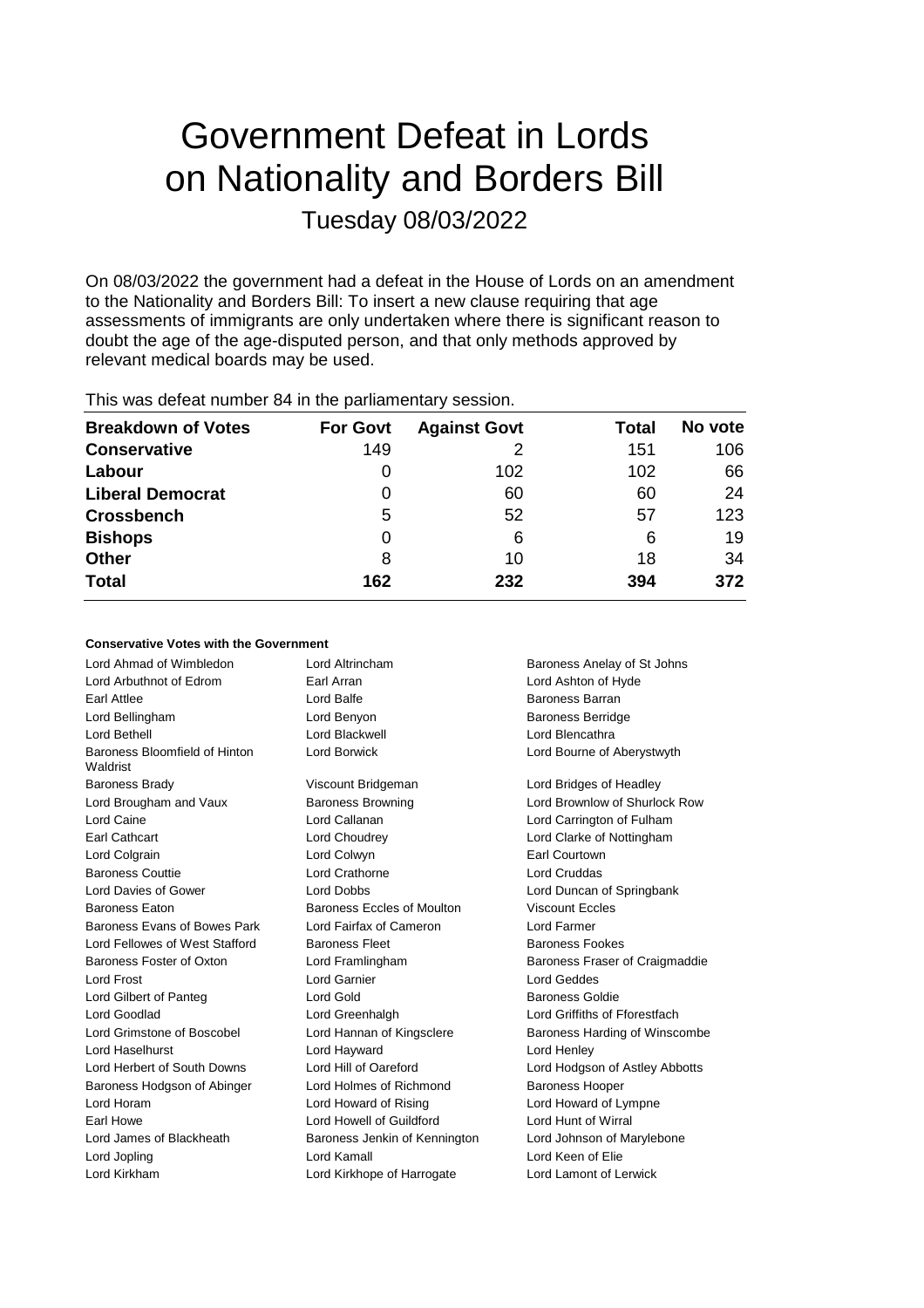Lord Lancaster of Kimbolton Lord Lang of Monkton Lord Leigh of Hurley Lord Lilley Earl Lindsay Lord Lingfield Baroness Manzoor **Lord McInnes of Kilwinning** Baroness McIntosh of Pickering Lord McLoughlin **Baroness Meyer** Baroness Meyer Baroness Mobarik Lord Moynihan Lord Naseby Lord Nash Baroness Neville-Jones **Baroness Neville-Rolfe** Baroness Neville-Baroness Noakes Lord Northbrook Lord Norton of Louth Lord Offord of Garvel Lord Parkinson of Whitley Bay **Lord Patten Baroness Penn** Baroness Pidding **Communist Construction** Lord Polak **Lord Popat** Lord Popat Lord Porter of Spalding Lord Price Lord Reay Lord Risby **Lord Robathan** Baroness Rock **Lord Robathan** Baroness Rock Baroness Sanderson of Welton Lord Sandhurst Lord Sarfraz Lord Sassoon Baroness Seccombe Lord Selkirk of Douglas Lord Sharpe of Epsom Lord Sheikh Baroness Shephard of Northwold Lord Sherbourne of Didsbury Lord Shinkwin Lord Smith of Hindhead Baroness Stedman-Scott Lord Sterling of Plaistow Baroness Stowell of Beeston Baroness Sugg baroness Sugg Lord Suri Lord Taylor of Holbeach **Lord True** Lord True **Baroness Vere of Norbiton** Lord Wakeham Lord Wasserman Lord Wei Lord Wharton of Yarm Baroness Williams of Trafford Lord Wolfson of Tredegar Baroness Wyld Viscount Younger of Leckie

#### **Conservative Votes against the Government**

Lord Patten of Barnes **Baroness** Shackleton of Belgravia

#### **Labour Votes with the Government**

# **Labour Votes against the Government**

Baroness Andrews Baroness Armstrong of Hill Top Lord Bach Baroness Bakewell Lord Bassam of Brighton Lord Berkeley Lord Blunkett Lord Bradley Lord Bragg Lord Browne of Ladyton Lord Campbell-Savours Lord Carter of Coles Lord Cashman Viscount Chandos Baroness Chapman of Darlington Lord Clark of Windermere Lord Coaker Lord Collins of Highbury Baroness Corston **Baroness Crawley Corston Baroness Crawley** Lord Davies of Brixton Lord Davies of Stamford Baroness Donaghy Baroness Drake Lord Dubs Lord Eatwell Lord Elder Lord Falconer of Thoroton **Lord Foulkes of Cumnock** Baroness Gale Lord Glasman **Baroness Golding** Baroness Golding Baroness Goudie Lord Grantchester Lord Griffiths of Burry Port Lord Hacking Lord Hain Viscount Hanworth Lord Harris of Haringey Baroness Healy of Primrose Hill Baroness Henig Lord Hollick Lord Howarth of Newport Lord Hunt of Kings Heath Lord Jones Baroness Jones of Whitchurch Lord Jordan Lord Kennedy of Southwark Lord Layard **Lord Lord Lennie Lord Lennie Lord Lord Liddle** Lord Lipsey **Baroness Lister of Burtersett** Baroness Mallalieu Baroness Merron Lord Monks Lord Morgan Lord Murphy of Torfaen Baroness Nye Lord Parekh Lord Pendry **Baroness Pitkeathley Baroness Pitkeathley Lord Ponsonby of Shulbrede** Baroness Prosser **Baroness Rebuck** Lord Reid of Cardowan Baroness Rebuck Baroness Ritchie of Downpatrick Lord Robertson of Port Ellen Lord Rooker Lord Rosser Lord Rowlands Lord Sawyer Baroness Sherlock **Lord Sikka** Baroness Smith of Basildon Lord Snape Viscount Stansgate Baroness Taylor of Bolton Baroness Thornton Lord Watson of Invergowrie Lord Watts Baroness Wheeler **Baroness Whitaker** Lord Whitty Baroness Wilcox of Newport Lord Winston Lord Wood of Anfield

Baroness Adams of Craigielea Lord Adonis Lord Anderson of Swansea

Lord Haskel **Baroness Hayman of Ullock** Baroness Hayter of Kentish Town Lord Khan of Burnley Lord Knight of Weymouth Baroness Lawrence of Clarendon Lord Maxton Lord McAvoy Lord McConnell of Glenscorrodale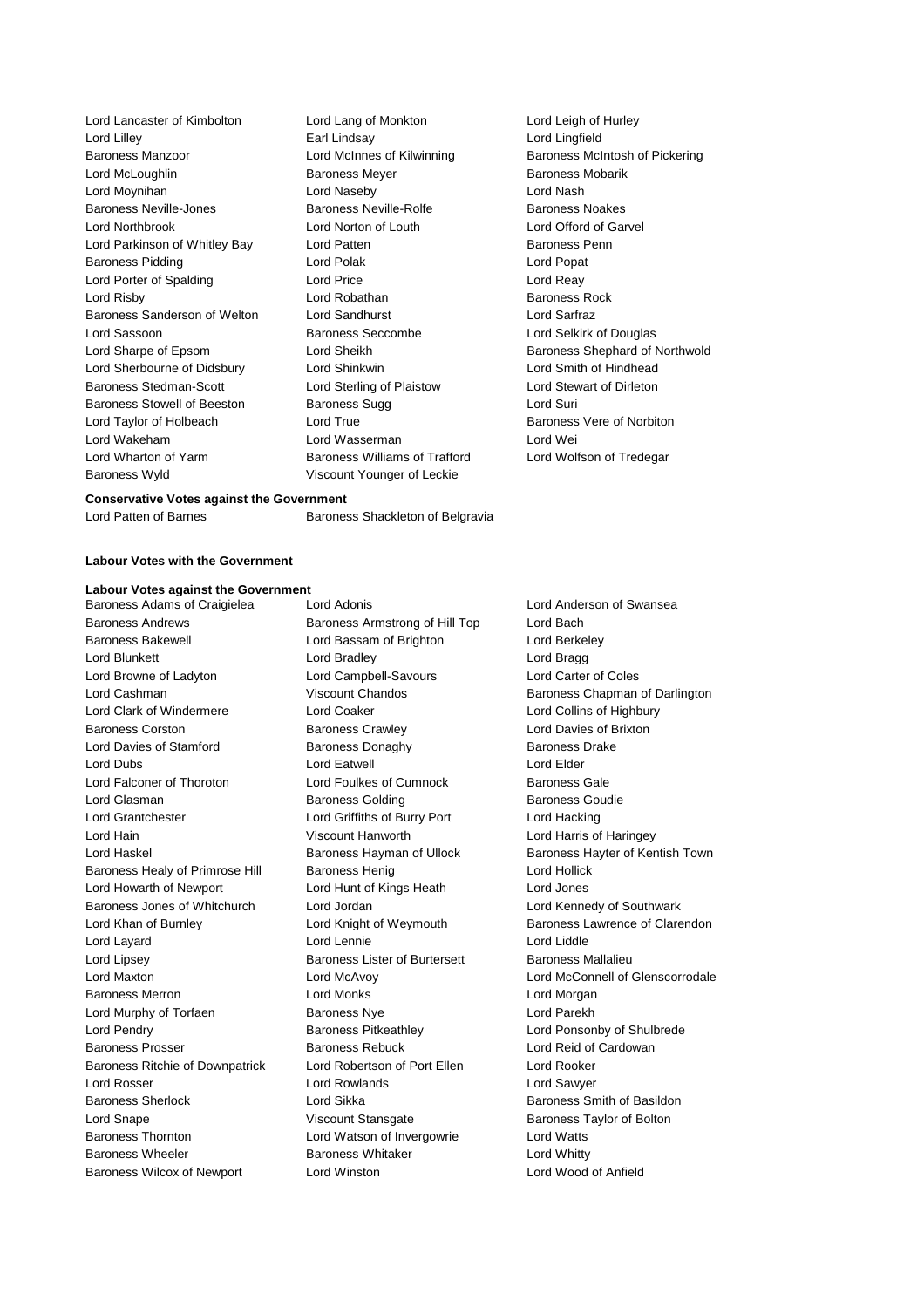#### **Liberal Democrat Votes with the Government**

# **Liberal Democrat Votes against the Government**

| Lord Addington                                   | Lord Alderdice              | Baroness Bakewell of Hardington<br>Mandeville |
|--------------------------------------------------|-----------------------------|-----------------------------------------------|
| <b>Baroness Barker</b>                           | Lord Beith                  | Baroness Benjamin                             |
| Baroness Bonham-Carter of Yarnbury Lord Bradshaw |                             | <b>Baroness Brinton</b>                       |
| Lord Bruce of Bennachie                          | Baroness Burt of Solihull   | Lord Campbell of Pittenweem                   |
| Lord Clement-Jones                               | Lord Dholakia               | Baroness Featherstone                         |
| Lord Foster of Bath                              | Lord Fox                    | Baroness Garden of Frognal                    |
| Earl Glasgow                                     | Lord Goddard of Stockport   | <b>Baroness Grender</b>                       |
| Baroness Hamwee                                  | Baroness Harris of Richmond | Baroness Humphreys                            |
| Baroness Hussein-Ece                             | Baroness Janke              | <b>Baroness Jolly</b>                         |
| Lord Jones of Cheltenham                         | Baroness Kramer             | Lord Marks of Henley-on-Thames                |
| Lord Newby                                       | <b>Baroness Northover</b>   | <b>Lord Oates</b>                             |
| Lord Paddick                                     | Lord Palmer of Childs Hill  | <b>Baroness Parminter</b>                     |
| <b>Baroness Pinnock</b>                          | <b>Baroness Randerson</b>   | Lord Redesdale                                |
| <b>Lord Rennard</b>                              | Lord Roberts of Llandudno   | Baroness Scott of Needham Market              |
| Lord Scriven                                     | Lord Sharkey                | Baroness Sheehan                              |
| Lord Shipley                                     | Baroness Smith of Newnham   | Lord Stoneham of Droxford                     |
| Lord Storey                                      | Lord Strasburger            | <b>Lord Stunell</b>                           |
| <b>Baroness Suttie</b>                           | Lord Teverson               | Baroness Thomas of Winchester                 |
| Lord Thomas of Gresford                          | <b>Viscount Thurso</b>      | Lord Tope                                     |
| Baroness Tyler of Enfield                        | Lord Wallace of Saltaire    | <b>Baroness Walmsley</b>                      |

#### **Crossbench Votes with the Government**

| Lord Carrington                                | Lord Curry of Kirkharle        | Lord Green of Deddington          |
|------------------------------------------------|--------------------------------|-----------------------------------|
| Lord Kilclooney                                | Lord Thurlow                   |                                   |
| <b>Crossbench Votes against the Government</b> |                                |                                   |
| Lord Aberdare                                  | Lord Alton of Liverpool        | Lord Berkeley of Knighton         |
| <b>Baroness Boycott</b>                        | Viscount Brookeborough         | Lord Brown of Eaton-under-Heywood |
| Lord Butler of Brockwell                       | Baroness Butler-Sloss          | Lord Cameron of Dillington        |
| Baroness Campbell of Surbiton                  | Lord Carlile of Berriew        | <b>Lord Chartres</b>              |
| Earl Clancarty                                 | Viscount Colville of Culross   | <b>Baroness Coussins</b>          |
| Lord Craig of Radley                           | Lord Crisp                     | Baroness D'Souza                  |
| Lord Etherton                                  | Baroness Falkner of Margravine | Baroness Finlay of Llandaff       |
| Lord Greenway                                  | Baroness Grey-Thompson         | Lord Hannay of Chiswick           |
| Baroness Hayman                                | <b>Baroness Hollins</b>        | Lord Hope of Craighead            |
| Lord Hylton                                    | Lord Judge                     | Lord Kerr of Kinlochard           |
| Lord Kerslake                                  | <b>Baroness Kidron</b>         | Lord Macdonald of River Glaven    |
| Lord Macpherson of Earl's Court                | Baroness Manningham-Buller     | Baroness Masham of Ilton          |
| Lord McDonald of Salford                       | <b>Baroness Meacher</b>        | <b>Baroness Murphy</b>            |
| <b>Baroness Neuberger</b>                      | Baroness O'Loan                | Lord Patel                        |
| Lord Ramsbotham                                | <b>Lord Ricketts</b>           | Lord Russell of Liverpool         |
| Earl Sandwich                                  | Duke of Somerset               | Lord Vaux of Harrowden            |
| Baroness Watkins of Tavistock                  | <b>Viscount Waverley</b>       | Duke of Wellington                |
| Baroness Wheatcroft                            |                                |                                   |

#### **Bishop Votes with the Government**

#### **Bishop Votes against the Government**

## Bishop of Bristol Bishop of Chelmsford Bishop of Durham Bishop of Leeds Bishop of Manchester Bishop of St Albans

#### **Other Votes with the Government**

Lord Browne of Belmont **Lord Empey Lord Empey Baroness Fox of Buckley** 

Lord Gadhia Lord Hay of Ballyore Lord McCrea Magherafelt and Cookstown